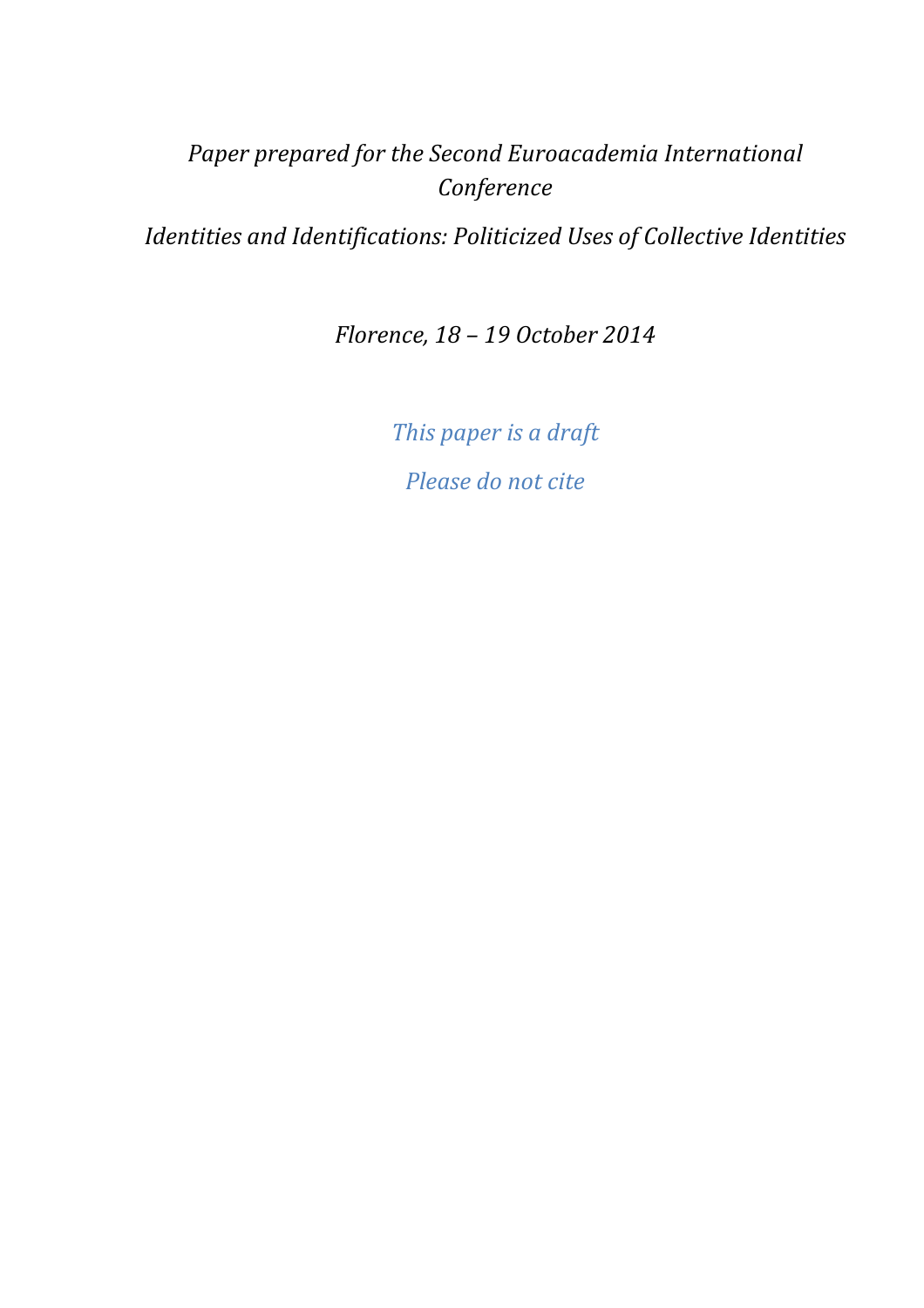## **Russian and Siberian Regional Identity: Commonalities and Differences**

Anna Solomonovskaya, Galina Yakushko,

*Novosibirsk State University, Foreign Languages Department, Novosibirsk, Russia* 

## **ABSTRACT**

The results of 2010 Russian national census have demonstrated that the number of people who refer to themselves as 'Sibiryak' (a person who belongs to the respective Russian regional subculture or, more broadly, the natives of Siberia whatever their ethnic origin) is growing. In 2002 only 10 respondents identified themselves this way, while eight years later the number was more than 400 times as many (4116 people). Traditionally, features that are ascribed to this Russian ethnographic group or subculture are resilience and good health, both due to severe climate. The Russian language reflects these beliefs in set expressions such as 'sibirskyi kharacter' (Siberian character) and 'sibirskoye zdorovye' (Siberian health'). The aim of the research to be presented is to single out those features of regional identity that can be distinguished on the basis of a free and directed associative experiments (a relatively new research method on the brink of linguistics and cultural studies) carried out among undergraduate and graduate students of Novosibirsk State University.

#### Key words: *regional identity, free associative experiment, directed, auto-stereotype, sub-ethnic group*

Siberia has always had sinister reputation among people who were lucky to be born in warmer climes. As Ian Frazier puts it, "for most people, Siberia is not the place itself but a figure of speech. In fashionable restaurants in New York and Los Angeles, Siberia is the section of less-desirable tables given to customers whom the maître d' does not especially like." [Frazier: 3]. A contextual analysis of *Siberia* or *Siberian* sample from two books dealing with Russian culture, in its historical and modern aspects (namely, *The Icon and The Axe* by James Billington and *Russia: A Journey to the Heart of a Land and its People* by Jonathan Dimbleby), has revealed the following images of Siberia persisting in the Western mind. In 24 out of 140 contexts Siberia is regarded as a place of exile, GULAG and hard physical labour of its inhabitants, the image supported by 15 more references to the harsh climate of the area. Being a vast territory that amazes Europeans, accustomed to much more modest scales, (18 examples in the sample), it has been regarded as a Russian treasure-trove whose immense resources, for better or for worse, form the basis of modern Russian economy (22 contexts). However, almost equal number of examples (32) demonstrate that Siberia has been considered a frontier and/or a haven – a place attracting all kinds of people searching refuge and running from stifling regime ruling in the centre of Russia – be it Old Believers who regarded Siberia as the Promised Land, peasants who were seeking land far away from their landowners, or the Soviet intellectual elite of 1950s looking for ideological freedom, The latter established a world-known research centre Akademgorodok right in the heart of Siberia, in its self-proclaimed capital, Novosibirsk, the place which is *malaya rodina* (native town) for both authors of the paper presented.

Although it is true that the ancestors of quite a few Siberians came to the area against their will, for most of us, its inhabitants, Siberia is neither Heaven, nor Hell, it is simply HOME. [Fryer, 1999]. They are proud of their land and sometimes identify themselves as Siberians even while answering a question about their nationality during a census. As it was mentioned in the abstract, the number of those who prefer such identification to a standard one (Russian) rose dramatically from 2002 to 2010.

The paper presented deals with autostereotypes that exist among Siberians and form a part of their regional identity. The method the authors used is so called free and directed associative experiment – a popular psycholinguistic instrument originally designed early in the 20<sup>th</sup> century by two American scholars Grace H. Kent and Aaron J. Rosanoff in order to determine so called "associative norms" (the reactions of the majority among 1000 normal respondents) and to enable psychologists to reveal people with emotional or psychological problems. Since that time the focus of the research has shifted from the deviation to the norm itself and the method is widely used in contrastive ethnolinguistic studies, as the most frequent associations may provide a researcher with valuable information about the worldview of a particular ethnic or regional (as in this paper) group [Titova].

The procedure of the free associative experiment implies the exposure of the participants to a certain number of randomly organized words, among them one or two words that are actually important for the study. The rest (in this particular case 20 more words) are so called "white noise" which is supposed to hide the real intentions of the scholar and prevent the participants from an attempt to "please" the presenter or seem more sophisticated or original. For the same reason the participants should not know the subject of your research. The answers are given very fast (the instruction limits the response time to 5-7 seconds per word) and thus reflect the most stereotypical image that exists in the mind of an average speaker. The associations collected are processed to reveal the features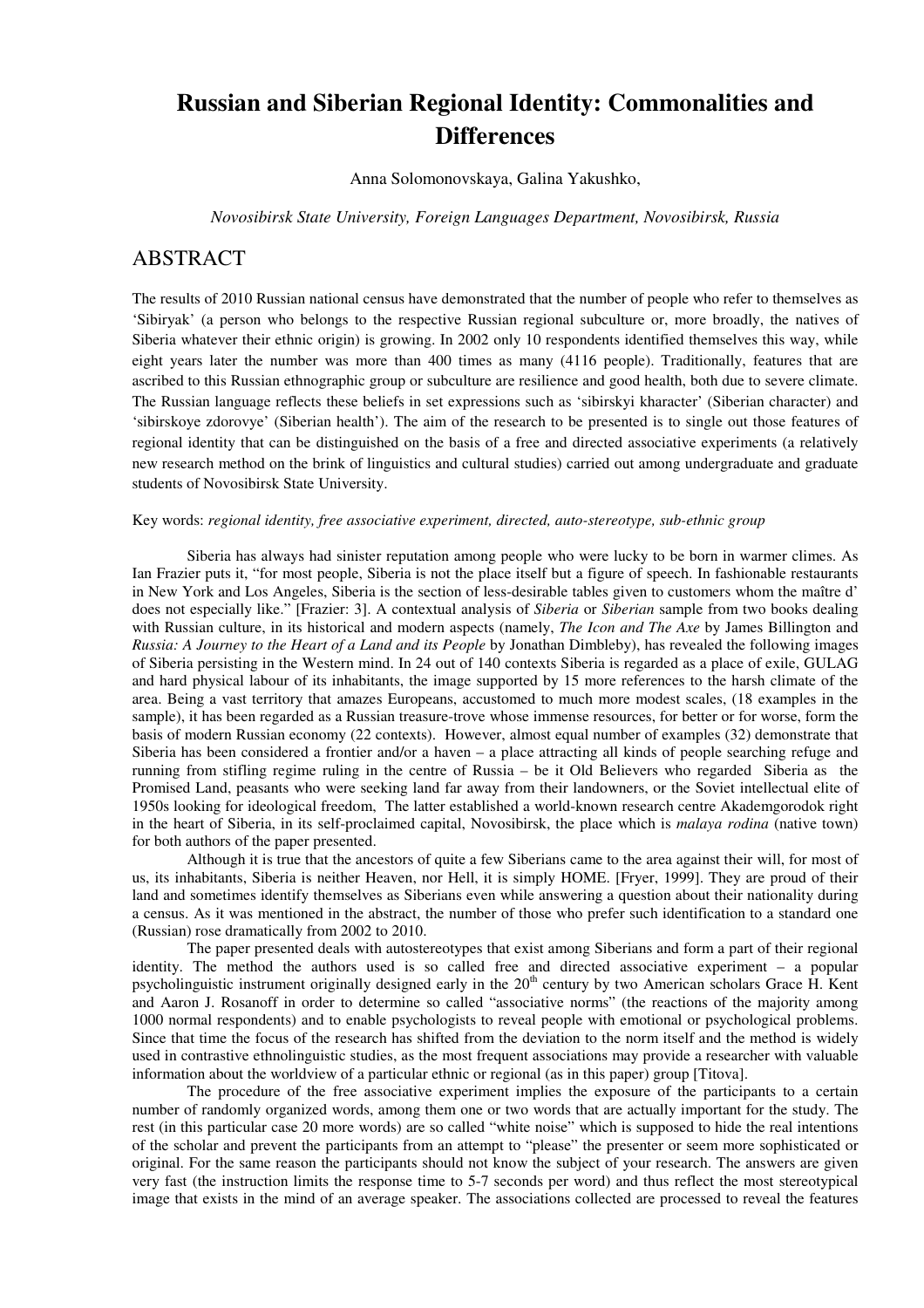of the image. In the experiment discussed here, the data were collected from 80 participants, all students of Novosibirsk State University, one of the leading universities in Russia (actually the third Russian university in national and international ratings, ambitiously aiming at entering Top100 of the world ones) and as such, attracting students from numerous towns and cities of Siberia.

According to a Russian scholar Gennadyi Martinovitch [Martinovitch, 1997], while analyzing the data collected during the free association experiment, one obtains three types of associations – syntagmatic ones (in other words ready made two- or three- part units which exist as chunks in the minds of speakers), paradigmatic (those reactions that show different relationship of words in the language system: synonyms, opposites, etc.) and, the third type, most interesting for a cross-cultural study, so called thematic ones. These associations are also referred to as mediated because they deal more with the image of the referent than with the unit of a language). Most scholars agree that the more frequent a response is the more reliable is the conclusion about the place of its referent in the language community. Therefore, most reliable information can be obtained from thousands of participants, but even when the number of respondents is limited, a scholar can observe certain trends that will just be supported as more material accrues.

In the following discussions the words-associations (translated into English) will be written in *italics.* The number in brackets after such a word means the frequency of this particular reaction. All responses might be divided into several groups, partly coinciding with the images of Siberia and Siberians shared by European population. The first group includes those associations that deal with the geographical position (*inhabitants of Siberia*), landscape (*snow, cedar trees*, though what we call cedar in Siberia is actually a pine tree of a certain kind), climate (*frost (9), cold (4)*). Two more associations add to the stereotypical image of the area – *an exile* and *bears*. For three respondents, a Siberian is associated with a person who is spiritually and emotionally close – a *fellow countryman*  (in this case the Russian words refers more to sharing not the citizenship but the origin from the same region, city or town) in other words, to one coming from the same *malaya Rodina* (expression which has no exact equivalent in English, but can be translated as Heimat into German). The person might be your *kindred spirit* as well.

A large group of associations is related to the image of a Siberian (more stereotypical than realistic). A Siberian is *warmly dressed*: he (the form of the Russian word implied a male) wears *valenki* (a type of felt boots), or *tulup* (a sheep-skin coat), has a special kind of a hat (*shapka-ushanka* a warm, usually fur winter hat with ear flaps), *a scarf* and *a hood.* Nevertheless, the attire does not save him from the notorious Siberian winter, as one more association implies – he has *a cold nose.* This clothing along with such a facial feature as a *beard* makes a typical (or rather stereotypical) Siberian look like a proverbial *muzshik* (a Russian equivalent of a hillbilly). The image evokes in mind a famous character from the Russian history, namely Ivan *Susanin*, although the man himself had never set his foot in Siberia, being a peasant from Central Russia who is known for his self-sacrifice during the war between Russia and Poland in  $17<sup>th</sup>$  century.

One more set of reactions is related to a stereotype of so called "Siberian health" according to which (contrary to the fact in many cases) a man living in this area can boast really good *health* (2), is *strong* (3) and *sturdy* (3). Living in Siberia one has to become really *hardy* in order to withstand extreme conditions. The latter also contributes to the formation of a Siberian's character, which combines seemingly irreconcilable features: a Siberian is regarded as *severe* (3), *brave,* and *resilient*, but at the same time *hospitable* and *dushevny* (the word which might be translated as *hearty*) but has much more positive connotation than the latter. A person who is referred to as *dushevny* or having a *great heart* is a good and generous companion and a reliable friend, which is essential for surviving in harsh environment.

And finally, several reactions are accounted for by the existing precedent phenomena (the term refers to names, quotations, literary images, titles of films and books which are easily recognized by the majority of people identifying themselves with certain culture). These verbal clues play various roles in communication: they may become a password distinguishing in-group and out-group members; they may be a way to express a certain idea in indirect but clear fashion, or a way to ease some tension in communication. Two of the associations originate from the name of the Russian writer *Mamin-Sibiryak* (his surname contains a word meaning a Siberian, although he has nothing to do with Siberia and is not extremely popular nowadays) and one stems from a saying "Sibiryak znachit *lyzhnik"* (meaning "A Siberian means a (cross-country) skier"), popular in the Soviet times. No wonder then, that this association belongs to the oldest participant, a woman in her forties.

Thus, the data of the free associative experiment have demonstrated that the autostereotype of Siberians is not far from the stereotypes existing in different parts of the world. The stereotype is partly formed and supported by the media discourse creating the image of a strong, manly hero who is ready to overcome any difficulties but has a great heart and is much less cunning than people in "more civilized" parts of the Russian Federation. Maybe he lacks their sophistication but actually is a diamond in the rough.

As for the participants' reactions to the word Russian, they were much less telling. On the one hand it is due to the fact that most respondents (26 out of 80) took the word to be a part of a collocation the Russian *language (26)* and answered accordingly. On the other hand, the fact may be attributed to a certain degree of tiredness of the patriotic discourse of the past few months (although it is also reflected in the association *Ukranian*). However, one of the important feelings Russians have about their identity is *pride* (or rather *being proud*, the thing is that the Russian language distinguishes between *gordost',* the word used by the two respondents and having positive connotation of ignity and *gordynya* (conveying the idea of one of the mortal sins). Some associations are rather empty (*man (4), nationality (2)*, some deal with the symbols of Russia (*two-headed eagle, matryoshka, sarafan,*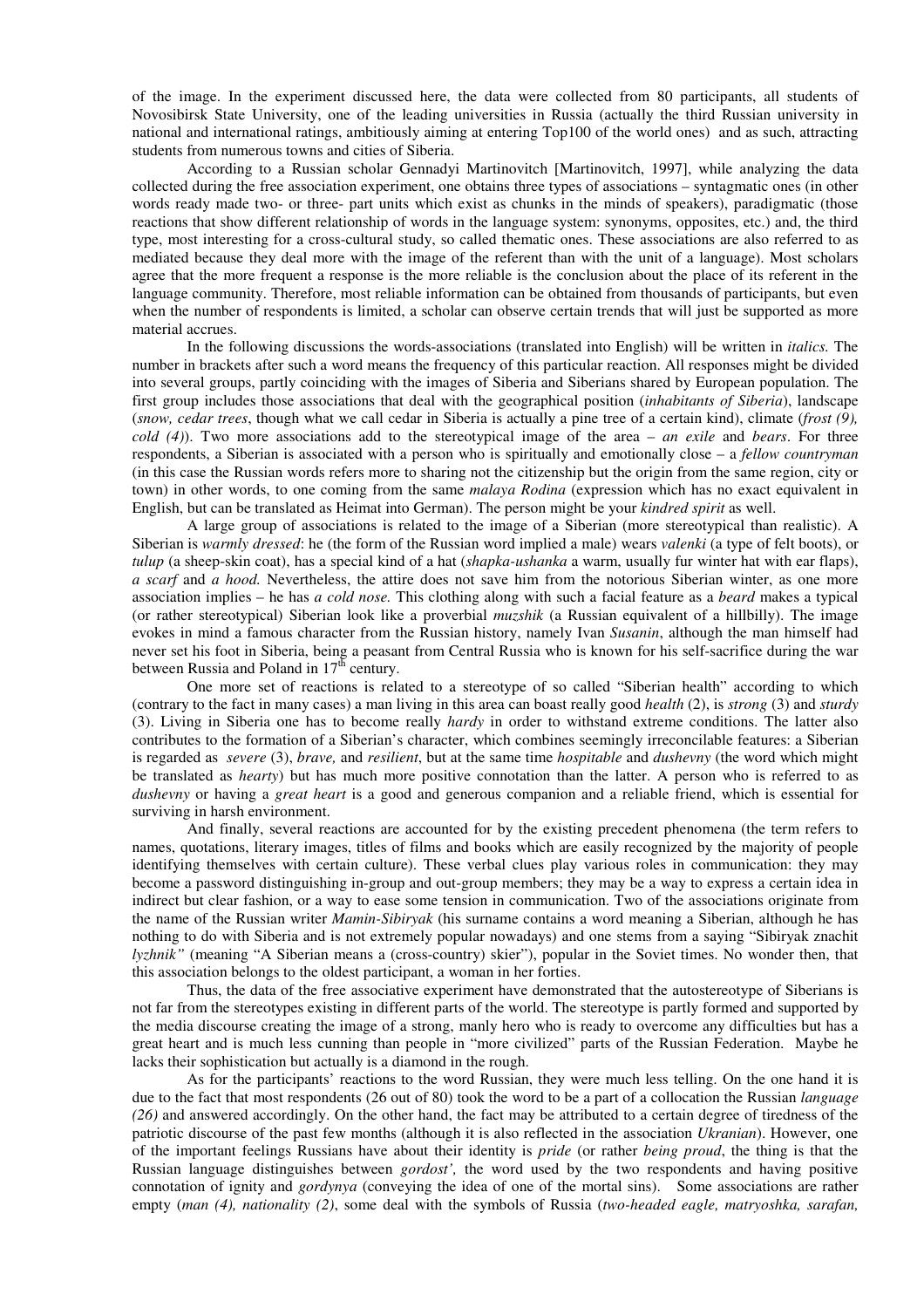*ushanka*), but there are some that describe a Russian person. Unlike a Siberian, a Russian is quite a *complex* and *amazing* character, he is simultaneously *tolerant and open-hearted* and participates or at least sympathizes with the Russian *march* (a rather controversial nationalistic demonstration), he is a *rude ruffian,* but also *creative* and *free* (2). The freedom for a Russian person is not political one, it is freedom in their personal life and a certain degree of legal nihilism. Unlike the reactions to a Siberian, the reactions to a Russian do not create a vivid picture, as they are very diverse and contradictory.

For the following part of our research we conducted a directed associative experiment as a research method for describing sub-ethnic stereotypes of Russian students living and studying in Siberia about the Siberians and the Moscovites. We have gathered lexical units verbalizing the axiological components of the structure of the stereotypes selected.

The results were obtained by means of the text-centered method when the respondents, students of Siberian universities, were asked to complete a set of phrases about Siberians "All Siberians…"; "Siberians like/dislike…"; "As a true Siberian…" and the same set about Moscovites. The respondents were also asked to interpret the phrase "Siberians are Siberians" in order to emphasize the most typical, in their view, associations.

The text-centered method exploits some basic, core texts when associations provided are rather syntagmatic than paradigmatic, and the stimulus given are interpreted in a more detailed manner. The opposition to the autostereotype of a Siberian was chosen consciously as Siberia is commonly considered a remote area located far from the Russian capital, and the dwellers of regional cities, towns and villages oppose themselves to those of the capital emphasizing the sharp contrast. The research is quite topical in view of quite difficult relations between the center, concentrating finance and authority, and regions, which try to obtain more power to the extent of certain autonomy. Moreover, by comparing inner-group values and those of the outer-group, members of sub-ethnic communities apply their own values to the other culture, which helps to identify these values more precisely. The results of this research aid in completing the map of links between the language, sub-ethnic groups and the culture; widens the scope of the Russian mental space concept and shows more and more fragments of the linguistic world-image in their complicated interconnections.

We have collected 100 questionnaires and compared our results to the results reviewed by another Siberian researcher, Olga Felde, who published her findings in the Russian language [Felde, 2011]. The results show great agreement, which testifies to their validity.

Talking about all Siberians, the majority of respondents mentioned their **characteristics developed due to the climate** (60 associations): they are not afraid of frosts (36), wear warm clothes including fur caps, fur coats and warm felt boots, *valenki* (20), are happy to welcome summer (3) and cannot imagine New Year holidays without snow. The next group of associations includes **positive features of character** (46) with the emphasis on Siberians being kind, generous, strong in their spirit and having **high moral virtues** – altogether our respondents used 17 different positive characteristics, many of which were synonyms. The third group of associations can be classified as connected with **good health**: Siberians are weather-worn, strong and healthy people (14). Next comes the **sense of humour**, which helps Siberians to survive in such harsh conditions (5 associations): Siberians complain when it is not cold enough outside, drink vodka and have bear-friends, frighten foreigners with scary stories about Siberia and taiga. It is worth mentioning here that drinking vodka, as a traditional stereotype about Russians, was not considered by the respondents seriously as such a response was only one and obviously given in a humorous context, which was supported by the data about what the Siberians like and dislike. Some food and drinks were mentioned there, but they included mostly delicious food, ice-cream, especially in winter (which can be interpreted as a sense of humour as well), meat, *pelmeni* (a special type of meat dumplings), tea and honey. As Olga Felde confirms according to her data, drinking vodka is not typical of Siberians at all. Siberians are also proud of belonging to this sub-ethnic group, which was mentioned by 5 respondents. In their free time all Siberians visit *banya* (a special type of sauna), which is also supported by what they like to do. In general, we should point out that the beliefs revealed are based on some mythological and everyday awareness. The inner- and outer features add to a harmonic picture without any controversy. We also cannot but mention the 7 negative characteristics given by different respondents: Siberians are considered as angry because of the cold, aggressive, naïve, wishing to move to warmer places or Moscow and quite poor. Such responses can be explained by the fact that some students study at university in order to get a good education and be able to move to more prestigious regions, either the capital or abroad. They regard Siberia not as their motherland, but rather a starting point for further achievements. Thus, they would like to distance themselves from Siberians.

As for all Moscovites, the greatest number of associations among Siberian students dealt with their **character and moral values** (60 associations), which shows that they are not so much influenced by the climate. Moscovites being members of the outer-group, most associations are negative, described with 26 different words with negative connotation and only 2 positive responses (good people). Perceived by Siberians, they are arrogant, egoistic, posh, greedy, cannot help others, rude, nervous, etc. If the positive qualities of Siberians had several similar responses, the negative qualities of Moscovites were described emotionally and in various ways. The next group of associations, which was not mentioned about Siberians, was connected with **money and business** (16): they are rich, business-like, lead hectic life, always worry about time and being on time. They prefer luxurious cars, which is supported by the associations about what they like – Moscovites like to think about their image, which is very important for Moscow. That is why they strive to obtain prestigious things emphasizing their high status. As for Siberia, this parameter is not important at all with business and money never mentioned as features of Siberian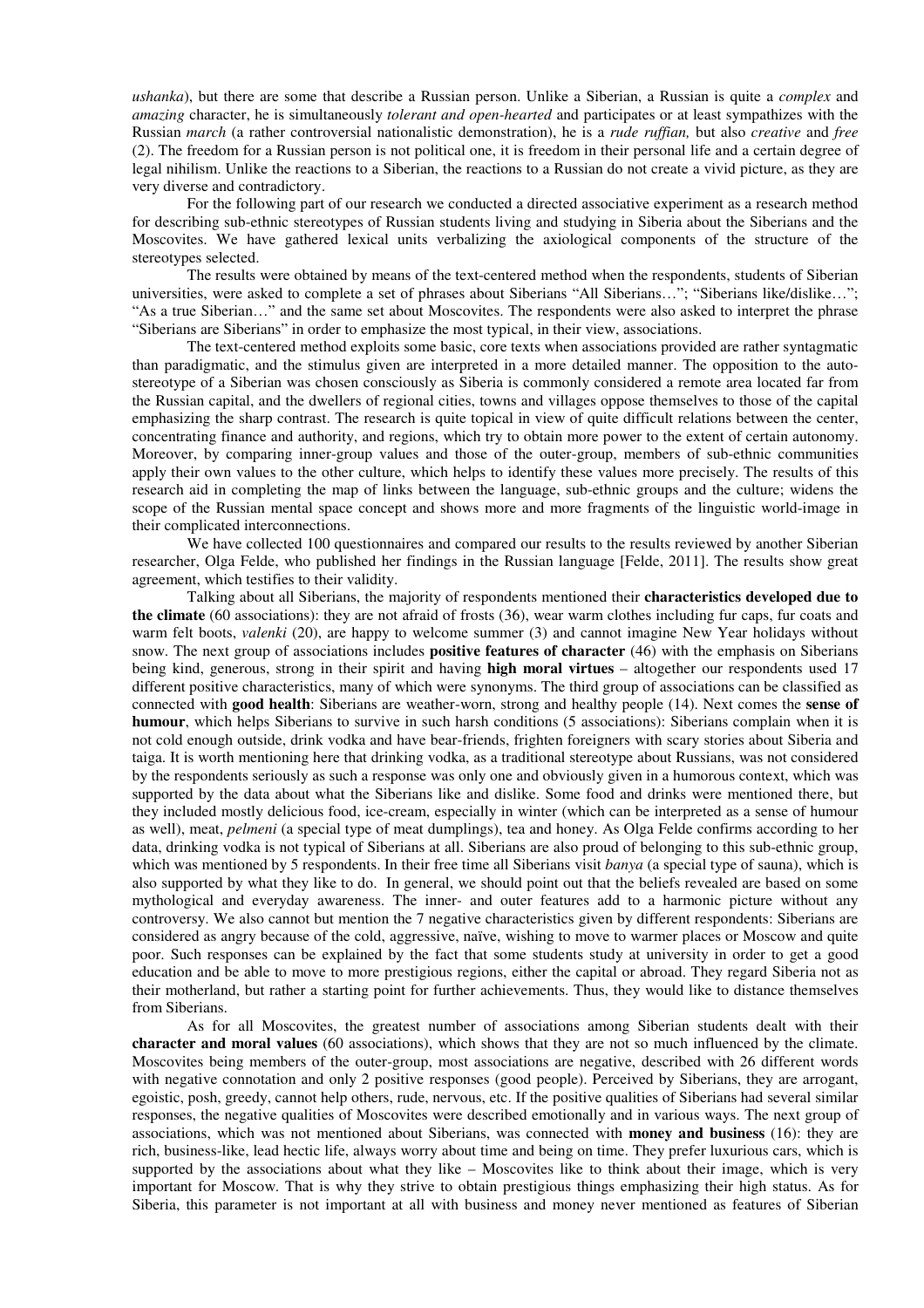identity. However, Siberians like to joke about Moscovites and their cars by saying that a typical Moscovite should buy a *Moskvitch*, which is a play of words as the two words sound the same, but the latter is a non-prestigious car of quite a poor quality, which used to be produced in the USSR. There were also some **neutral associations** saying that Moscovites live in Moscow, have to spend their time in traffic jams, like to have rest in foreign countries, use Underground to get to work and saw the Red Square. However, next comes another group of quite **negative associations** saying that Moscovites do not know where Siberia is located, are not aware that there are some other bit cities in Russia except Moscow, have scorn for regions, are complaining about the climate and are afraid of frosts (unlike Siberians, of course). One more peculiar notice was that there are almost no true Moscovites now as most of them come from other regions. And the paradox is that Moscovites do not like people who come from other regions. In Russian there is even a special word with a negative connotation for this, which was coined by Moscovites – *ponaekhali*. It is used about people from other regions who come to Moscow abundantly every day and try to earn their place in the sun. On the one hand, they are ready to do almost every job for little money and fill the workplaces. On the other hand, they apply for different grants, aid, benefits, etc., which the Moscovites consider unfair. In addition, being not local residents such "immigrants" do not care about the city or obeying the rules, which causes natural discontent on the part of the local dwellers.

Thus, we received only four groups of associations for Moscovites unlike eight groups for Siberians, and positive associations about Moscovites count only two. All the other associations are either neutral or, in the case with business and money, are considered rather negative by Siberians as thinking about these aspects is typical of the dwellers of the capital as opposed to the ideas of other people, who do substantial things without thinking how much it should cost or how much they can earn doing it. It also emphasizes the altruistic nature of those who live outside the capital.

As a true Siberian, a person first of all has a **specific character**: they are not afraid of frosts and bears (33), which reflects the stereotypes. In general, the bear is the animal mentioned most frequently and mostly in humorous context. They are also hard-working, hospitable, tough and enduring. **Due to the harsh climate** (16 associations) they wear warm clothes and love winter and snow. A true Siberian is quite **patriotic** (15 associations), loves the native city and Siberian in general. I believe people emphasize it because otherwise they just move to other regions and do not consider themselves true Siberians. It really requires certain love to the region, its nature and people to endure the harshness of the climate. However, these factors compensate each other. In their **free time** (10 associations), which Moscovites do not seem to have at all, true Siberians like to go fishing and hunting, visit *banya*, love winter sports (e.g., cross-country skiing), love travelling and have a rest outdoors. It is also connected with their love of **Siberian nature** in general and forests and the Altai Mountains in particular. A true Siberian is **a healthy person**, which is never mentioned about Moscovites, and **likes to joke** (8 associations) about bears, frosts and the taiga. This sense of humour is supported with self-ironic comments of the kind: "I'll go to catch a bear", "I have a pet bear", "I live in the taiga", "People will not understand a true Siberian person." The only negative association here was about being tired of frost and winter.

About half of the respondents consider a Siberian dweller to be a hard-working person, a handyman, a breadwinner; it is a good worker, host, fisherman, hunter, and friend. All of the above helped the Siberians to form a particular wisdom which differs from that in other areas. Students also mentioned that such features are inherent and they will not change under any circumstances. Thus, it is possible to recognize a true Siberian even if they move to other places. We can interpret that by such wisdom students meant certain moral values and high responsibility for the results of the work, which is more common for rural areas and not widely spread in cities with their hectic life and everybody's individualism. The fact seems to deserve special mentioning as our respondents live in big cities rather than rural areas and have been to other big cities outside Siberia; thus, they have some ground for comparing Siberians to dwellers of other big cities outside Siberia (including Moscow, of course).

A true Moscovite, according to the data obtained, also has **specific features of character** (31 associations), which are mostly negative or considered unaccepted for true Siberians, such as: they hate those who come to Moscow, are always in a hurry for something unnecessary, love power and are spoiled with thinking about accommodation (often quarrel with their relatives about it). Actually, the latter is a reference to a well-known novel by Mikhail Bulgakov, a Russian writer and playwright of XX century who used to live in Ukraine but in the 1920s moved to Moscow. (Thus, he could compare the habits of people living in different parts of the country including those living in and outside Moscow). He is best known for his novel *The Master and Margarita*, which has been called one of the masterpieces of the XX century but was published only 26 years after the author's death. This is how Mikhail Bulgakov characterized Moscovites:

*"Well, now,' the latter replied pensively, 'they [Mosovites] are people like any other people... they love money, but that has always been so... Mankind loves money, whatever it's made of – leather, paper, bronze, gold. Well, they're light-minded... well, what of it... Mercy sometimes knocks at their hearts... ordinary people... In general, reminiscent of the former ones... Only the housing problem has corrupted them..." (The Master and Margarita, Chapter 12)* 

Mosovites also like posh parties and prefer Moscow to Saint Petersburg. Actually, Saint Petersburg used to be the Russian capital, but then it was moved to Moscow. Now it remains the so-called cultural capital, and people in Russia are generally divided into two big groups of those who love Moscow with its business, financial centers, power, hectic lifestyle, etc. and those who prefer Saint Petersburg for its cultural heritage, a special spirit and different nature of the city. A big group of associations (24) emphasizes that a true Moscovite **lives in a big city**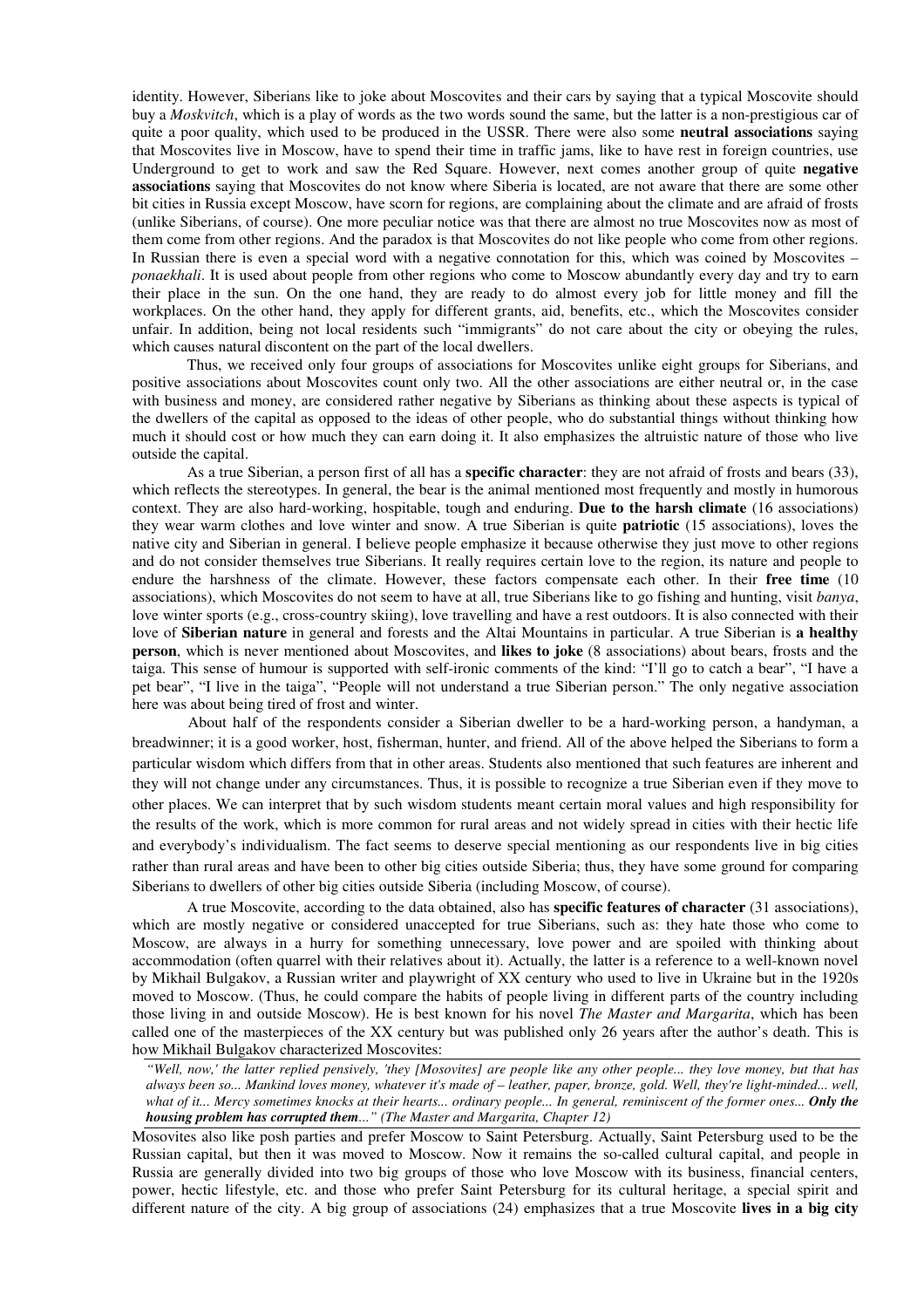with all its advantages and disadvantages of traffic jams, trying to impress people, using the underground and easily finding the necessary direction in the most effective way, breaking the parking rules, etc. **Business and money** again play a big role here (16 associations): a true Moscovite is always busy trying to make money and get power, likes to spend or waste money, buys two cars, etc. They are often ill and are afraid of frosts. However, a true Moscovite is associated by our respondents with relatively more **positive characteristics** (10) as being patriotic, knowing the sites of the city, being well-educated, having an active position in life, adopting to difficult circumstances and dreaming about sun and positive emotions.

Obviously, the word "true" is subconsciously connected by the respondents with more positive rather than negative characteristics, including the people of outer groups. The respondents try to analyze what it means to be a true dweller of a certain place, and although generally the data agree with other parameters quite well, respondents tend to idealize a true representative of some group. Probably, emphasizing such features in social advertising or some other forms of influencing different sub-ethnic groups will help to overcome the barriers between them and get them to feel something common, such as patriotism and high moral values, which is present in both groups of responses.

As for likes and dislikes, Siberians like winter and snow (34), nature including forest, squirrels and (white) bears (17), delicious and substantial food (16 associations including *'pelmeni'* and 2 humorous responses about eating ice-cream in winter), their native city or town, Siberia or Russia (15), summer and warm weather (13), Russian banya (8), outdoor activities including winter fishing, hunting and cross-country skiing (5), guests and friendly people (5). One response mentioned celebrating the end of winter. However, the situation is quite curious because according to the responses Siberians at the same time dislike winter (especially warm one), frost and when other people complain about the frost (27 responses). According to the survey, the Siberians like summer and sea but dislike hot weather.

We would also like to emphasize a very popular concept which is considered a Russian stereotype about what the Siberians like. It is the concept of *banya* (which differs from bath or sauna). Actually, it can be treated as both, a stereotype about Russia and about Siberia, however, different regions of Russia have different 'banya' traditions. As Orlova O. mentions in her report for the European Conference on Language Learning [Orlova, 2013],

"*a good 'banya' is well heated and happens on Saturdays. From the time point of view there is a weekly 'banya', regular 'banya', Christmas 'banya'. 'Banya' is differentiated by gender: there are 'banyas' for men and women. Socially 'banyas' are divided into 'banyas' for sailors, public 'banyas', special 'banya' for strollers, liberal (not overheated), own 'banya'. 'Banyas' differ on the basis of locus: there are city 'banyas', but, as a rule, 'banya' is located in the country, in the village. From a geographical point of view Siberian / Moscow 'banyas' are distinguished. 'Banya' brings a good mood, fun. 'Banya' has a direct access to the Russian soul."* 

It is especially good in winter, when steamed people go out and jump into snow. Such contrast of temperatures is considered good for health and helps the Siberians to be weather-resistant and have so-called Siberian health.

As for food and drinks, tea was mentioned much more often than vodka, probably because vodka is not what people like, unlike tea, but what some people drink. However, drinking vodka is a popular negative stereotype, and the Siberians do not like to hear stereotypes about themselves, especially negative ones. It is mainly a subject of jokes. Actually, it is even dangerous to drink much vodka in Siberia in winter as a drunk may easily freeze to death outside.

Among the things that Siberians dislike, students mentioned Moscovites (8), but it can be easily explained by the content of the questionnaire which asked them about Moscovites as well, and Siberians tend to oppose themselves to the latter. The respondents also mentioned such negative characteristics that they dislike – hardiness and insincerity, which are sometimes ascribed to Moscovites.

## **CONCLUSIONS**

Stereotypes seem to be very stable ideas rooted deep in people's minds. The more a person knows the country and its customs, people and the culture, the deeper understanding that the reality differs much from the stereotypes. That is why stereotypes of outsiders and insiders may have a great distance. Of course, we should also take into account the positive trends in the auto-stereotypes of the insiders, which can be some exaggeration, but knowing them an outsider can get a much deeper insight into the target culture and everyday life, which can be especially useful in terms of the globalization.

Auto-stereotypes by Siberian students emphasize that the Siberians possess distinguishing character shaped by nature, high moral and psychological characteristics which help people to survive due to their good health, humor and collectivism, and love of their native land in spite of the difficulties they face. If we compare all the results given by students from different Siberian cities, we can see that the responses may slightly differ due to some local features which are important to the local residents and make part of their everyday life, but in general the differences are quite subtle. With such minor local differences, the sub-ethnic auto-stereotypes considered are based mainly on emotional and moral components with insiders possessing mostly positive qualities, which developed due to the harsh climate of Siberia. They are close to nature, like outdoor activities and good food including fish and meat and drink tea. The Siberians have their own wisdom and are a separate subgroup different from dwellers of other